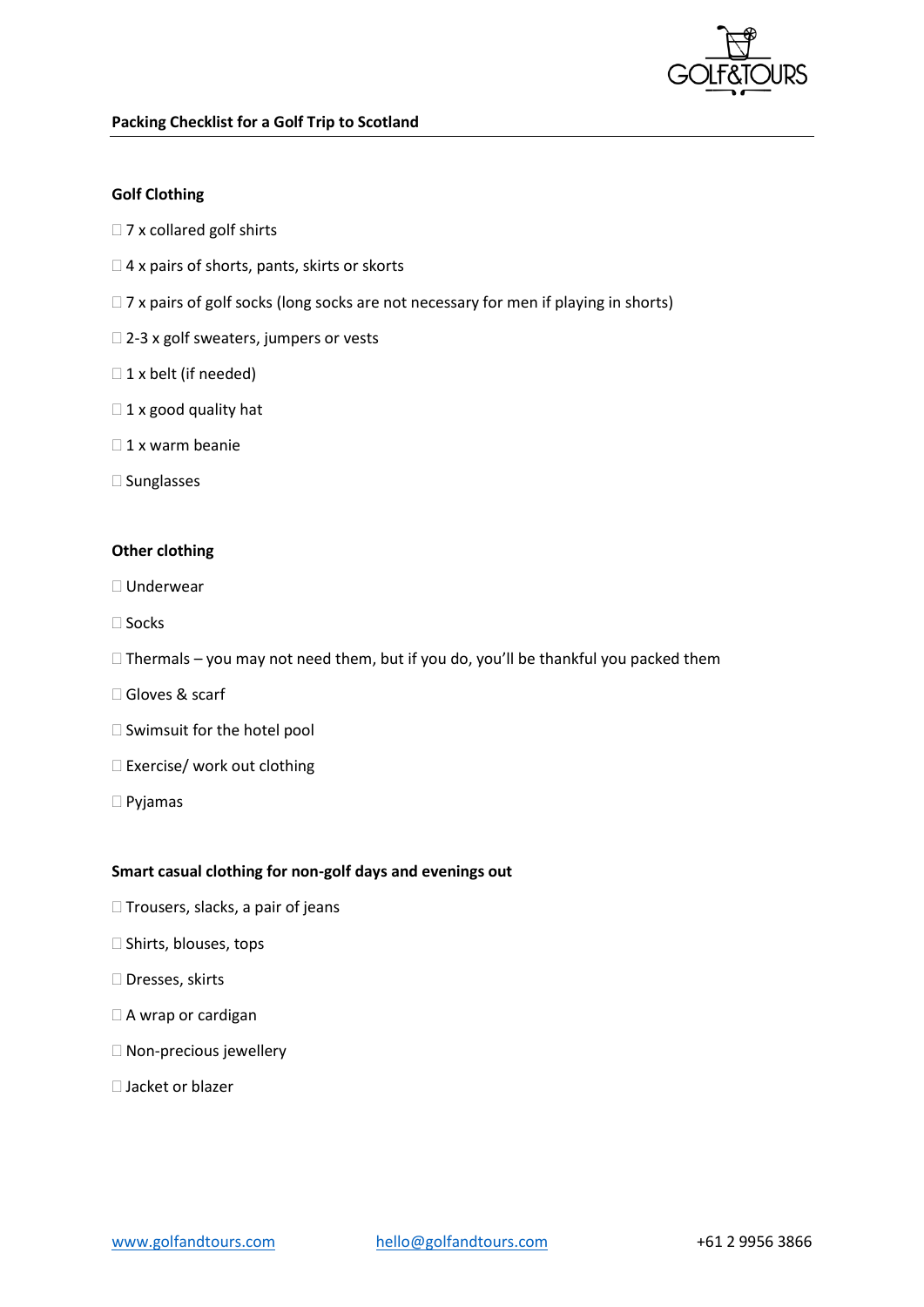

## **Shoes**

- Waterproof Golf Shoes (cleaned)
- Comfortable walking shoes/trainers or sneakers
- $\square$  Smart, comfortable shoes for evenings

**Wet weather** – Regards of your destination always prepare for rain. Being wet is no fun!

- A small fold up umbrella
- $\Box$  Reliable and windproof wet weather golf gear Rain jacket & rain pants
- $\Box$  Rain gloves
- □ Golf bag rain cover
- $\square$  Spare golf towel

## **Golf Gear**

Make sure your golf clubs are clean. Give them a good wash before you pack them into your golf travel bag. Ensure that you have gone through the pockets of your golf bag and removed any old wrappers, score cards and rubbish. Wash and dry your golf towel before you leave.

□ Clean golf clubs

- $\Box$  Golf balls (at least 3 balls for each round of golf you are playing)
- $\square$  Tees
- □ Ball markers
- $\Box$  2 x golf gloves
- $\square$  Clean golf towel
- □ Rangefinder (if needed)
- Divot tool
- $\Box$  Refillable water bottle
- □ Pencil
- $\Box$  Stroke counter (if needed)
- □ Sunscreen
- Lip balm

 $\Box$  Ziploc bags in varying sizes – these are great for storing phones, wallets, spare gloves, beanies etc that you need at golf, on rainy days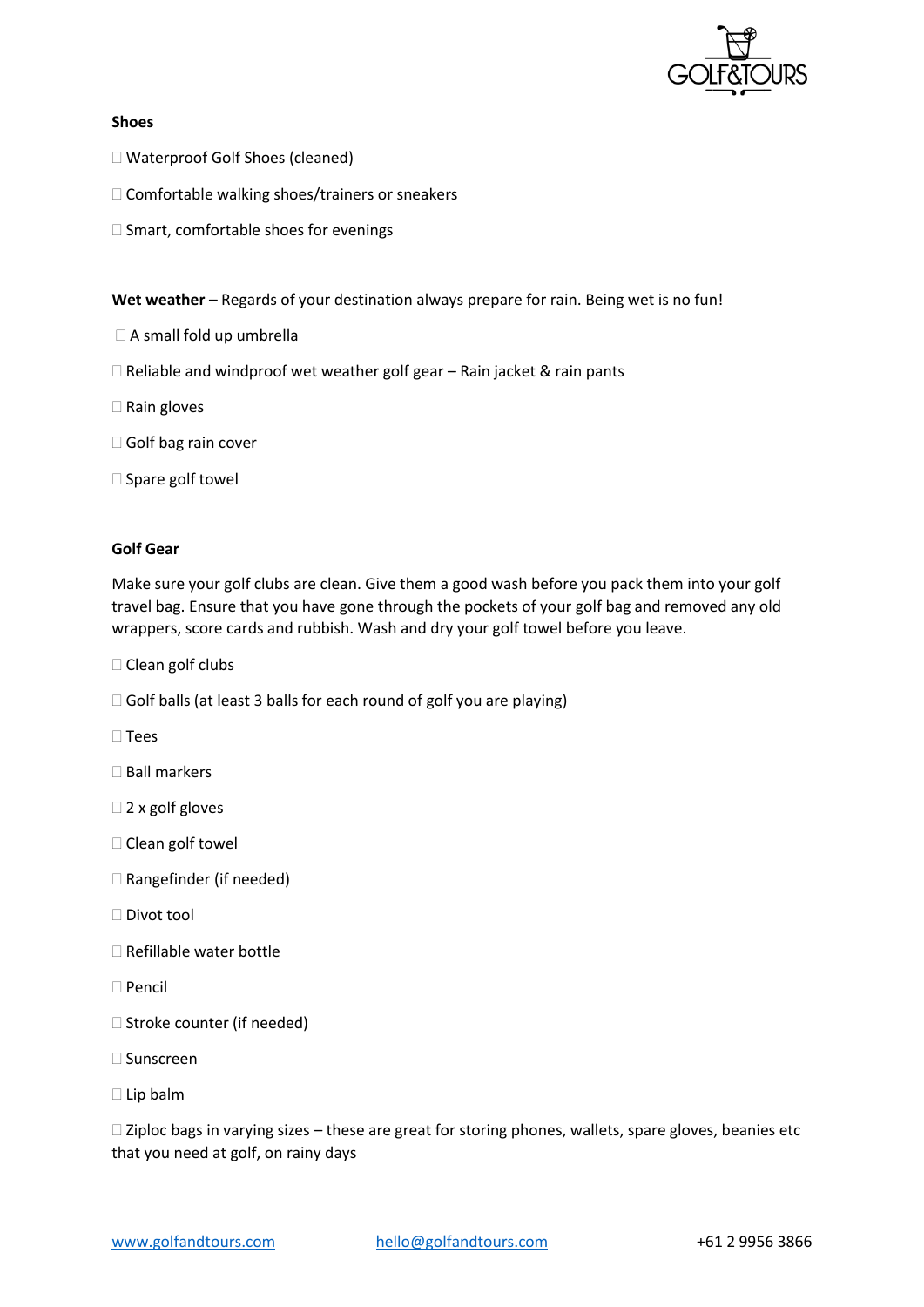

□ An occy strap or bungee cord - very handy for strapping your golf bag onto a pull trolley and keeping your golf bag secure from falling off

## **Personal Items**

- $\Box$  Tour itinerary
- □ Passport and Visas
- $\Box$  International Vaccination certificate
- Golf Handicap Certificate
- $\square$  Flights details
- $\Box$  List of suggested restaurants, bars and ideas for non-golf activities
- $\square$  Travel insurance
- □ Foreign currency
- $\square$  Bag tags
- $\Box$  Light weight travel handbag and wallet
- □ Business Cards
- $\square$  Spare fold up bag
- $\Box$  Comfortable clothes to change into on International Flights
- □ Large scarf or sarong
- $\square$  Book and reading glasses
- $\square$  Ear plugs and eye mask
- □ House keys

#### **Toiletries**

- □ Shampoo & Conditioner
- $\Box$  Hair product for styling
- $\Box$  Hair brush
- □ Cleanser & Moisturiser
- Make up
- □ Toothbrush & toothpaste
- $\square$  Suntan cream
- Vitamins